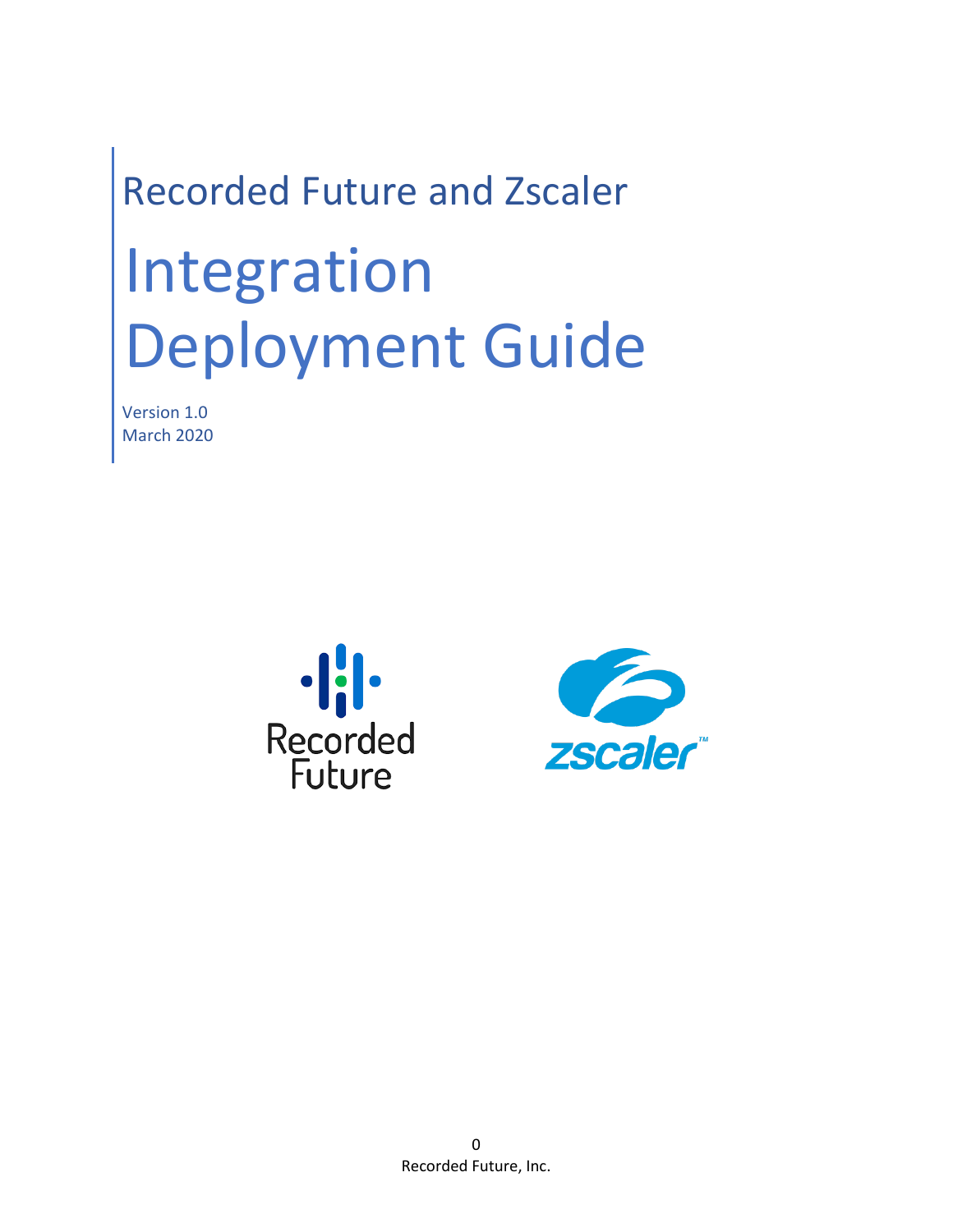## **Contents**

| Introduction                                         | $\overline{2}$ |
|------------------------------------------------------|----------------|
| Prerequisites                                        | $\overline{2}$ |
| ZIA Configuration                                    | $\overline{2}$ |
| <b>Enabling Zscaler API Access</b>                   | 3              |
| Creating a Zscaler API Key                           | 3              |
| Creating an Administrative Role for Recorded Future  | 5              |
| Adding an Administrative Account for Recorded Future | 6              |
| Committing the Changes                               | 6              |
| Recorded Future Configuration                        | 7              |
| Creating an API Token                                | 7              |
| Deploying the Integration                            | 8              |
| <b>Security Considerations</b>                       | 8              |
| Configuration                                        | 8              |
| Running the Integration                              | 9              |
| <b>Support and Resources</b>                         | 9              |
| <b>Recorded Future</b>                               | 9              |
| Zscaler                                              | 10             |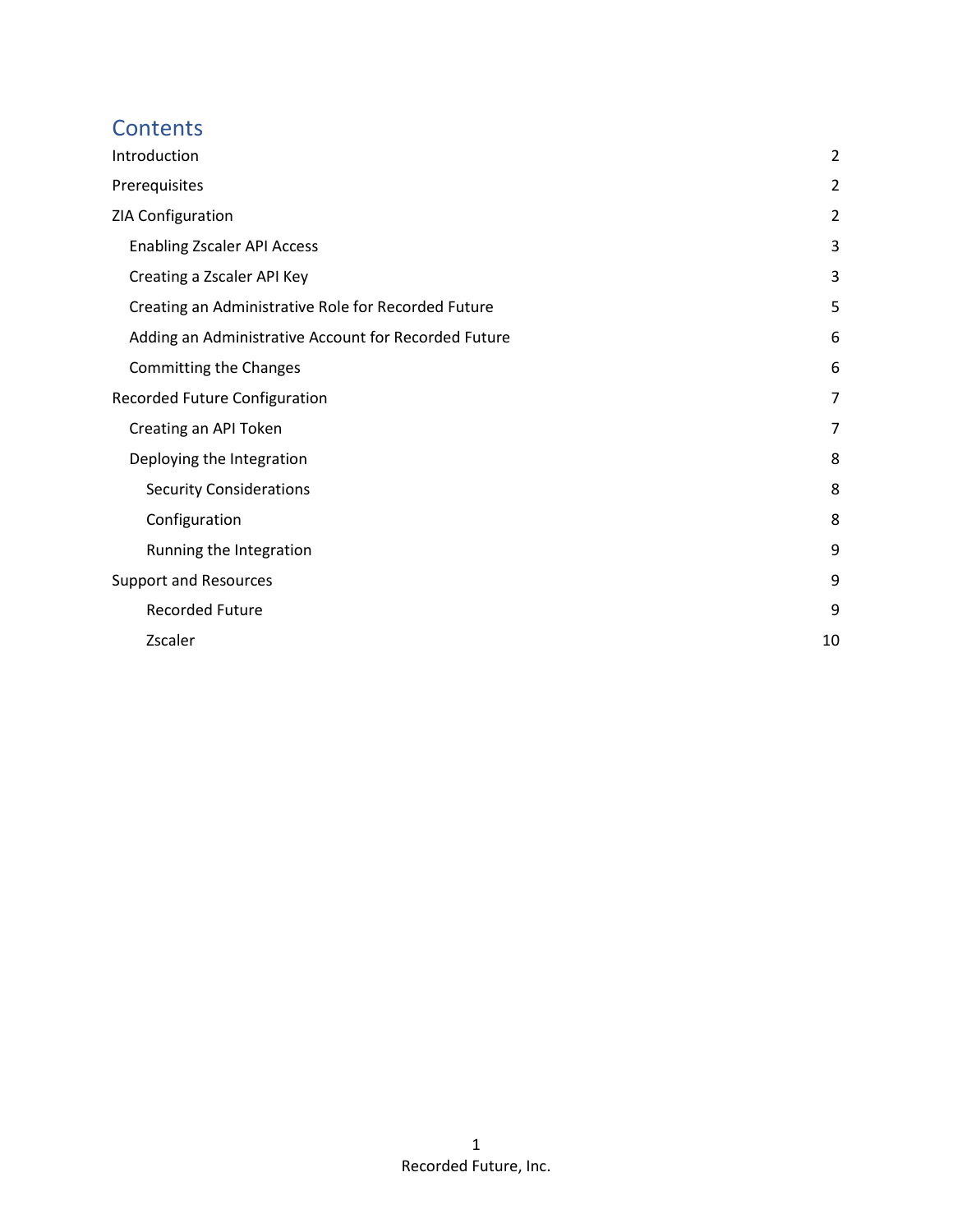## <span id="page-2-0"></span>Introduction

Recorded Future delivers security intelligence to amplify the effectiveness of security and IT teams by informing decisions in real time with contextual, actionable intelligence. Offering a singular view of digital, brand, and third-party risk that's ready for integration, Recorded Future analyzes data from open, closed, proprietary, and aggregated sources.

The Recorded Future and Zscaler integration works by updating the blocklists on a Zscaler customer account. This happens through web API's which connects the two platforms together. The integration is a Python script that can run on a server anywhere that has connectivity between the Recorded Future and Zscaler clouds.

The Integration has been developed and tested by Recorded Future. It is a python script that pulls threat feeds from the Recorded Future platform and calls Zscaler APIs to update blocklists.



This Integration was developed using the Recorded Future Connect API & v1 of the Zscaler Cloud API.

## <span id="page-2-1"></span>**Prerequisites**

- Zscaler account enabled with API access
- Administrator access to Zscaler to create user and API keys
- Recorded Future API token
- Infrastructure capable of running the Integration Python script

# <span id="page-2-2"></span>ZIA Configuration

Configuration on the Zscaler side is needed to create a restricted account for API access. At a high level, the steps taken on Zscaler Internet Access (ZIA) interface will include:

- Enabling API access
- Creating an API key
- Creating a limited administrative role for Recorded Future
- Adding an administrator account for Recorded Future
- Committing all the changes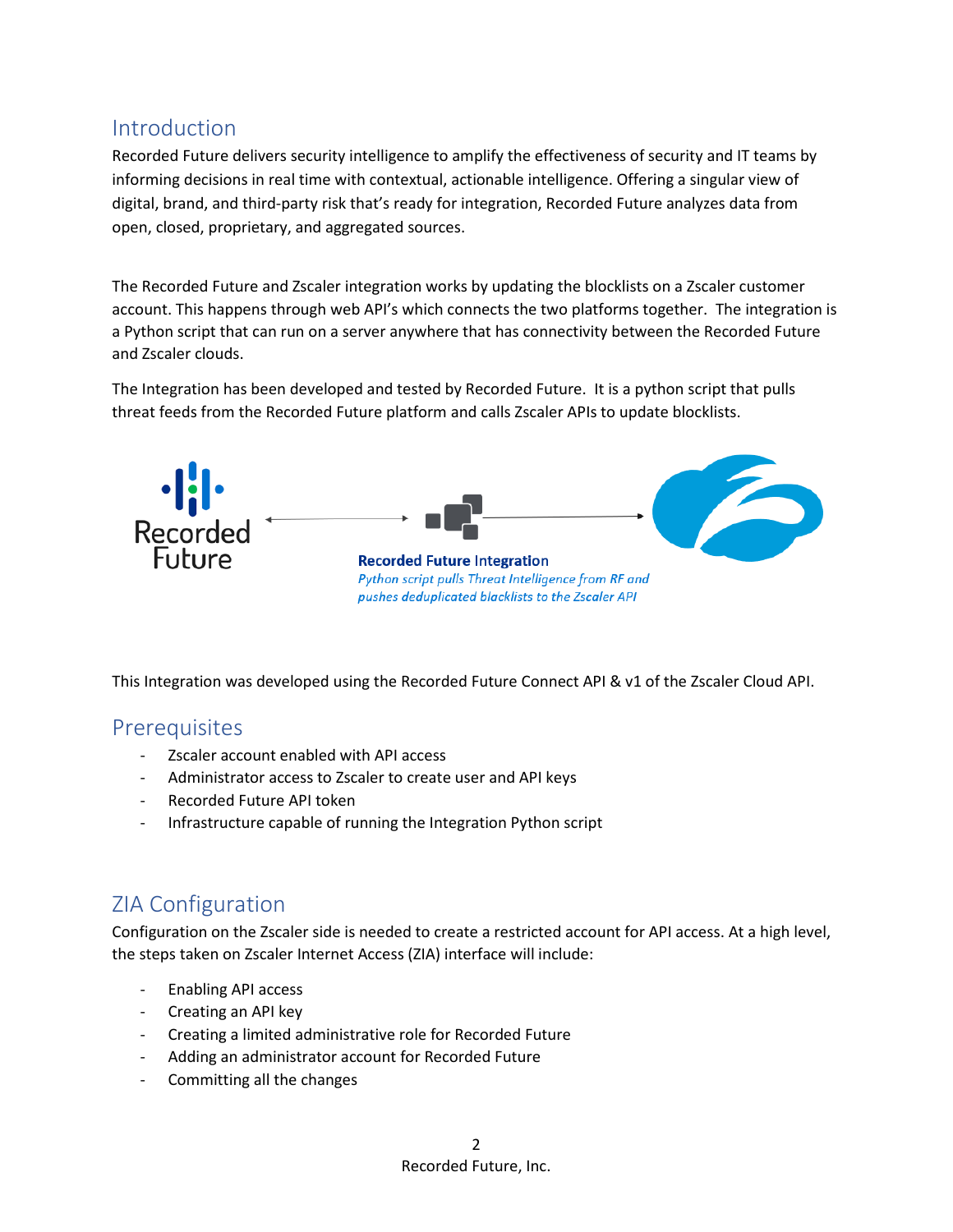#### <span id="page-3-0"></span>Enabling Zscaler API Access

Start by requesting API access to be added at the Zscaler support portal,

[https://help.zscaler.com/submit-ticket.](https://help.zscaler.com/submit-ticket) Once access has been enabled, you will receive notification and can move to the next step.

| <b>Szscaler</b>                                                                      |                                                                  |                                                      |                                                                                               | Search Help                    |
|--------------------------------------------------------------------------------------|------------------------------------------------------------------|------------------------------------------------------|-----------------------------------------------------------------------------------------------|--------------------------------|
| 屌<br>Documentation<br>⑭<br><b>Customer Service</b><br>Training & Certification<br>١÷ | <b>Phone Support</b>                                             | Deployment<br><b>Services</b>                        | ⊴ء<br>Login to See My<br><b>Tickets</b>                                                       | <b>Submit Ticket</b>           |
| ÔĐ<br><b>Tools</b>                                                                   | <b>Submit Ticket</b><br>Product*                                 | https://help.zscalergov.net for US Customer Support. | US Government Customers (FedRAMP): Please use the ZscalerGov Help Portal at<br>Contact Email* | <b>Escalate Support Ticket</b> |
|                                                                                      | ZIA<br>Issue Subject*<br>Enter issue subject                     | $\checkmark$                                         | abc@company.com                                                                               | 咀                              |
|                                                                                      | <b>CC List</b><br>Seperate multiple email addresses with a comma |                                                      |                                                                                               |                                |

#### <span id="page-3-1"></span>Creating a Zscaler API Key

First, we will setup the Zscaler side of this service. Log into Zscaler portal using your administrator account. If you are unable to log in using your administrator account, contact support at https://help.zscaler.com/submit-ticket.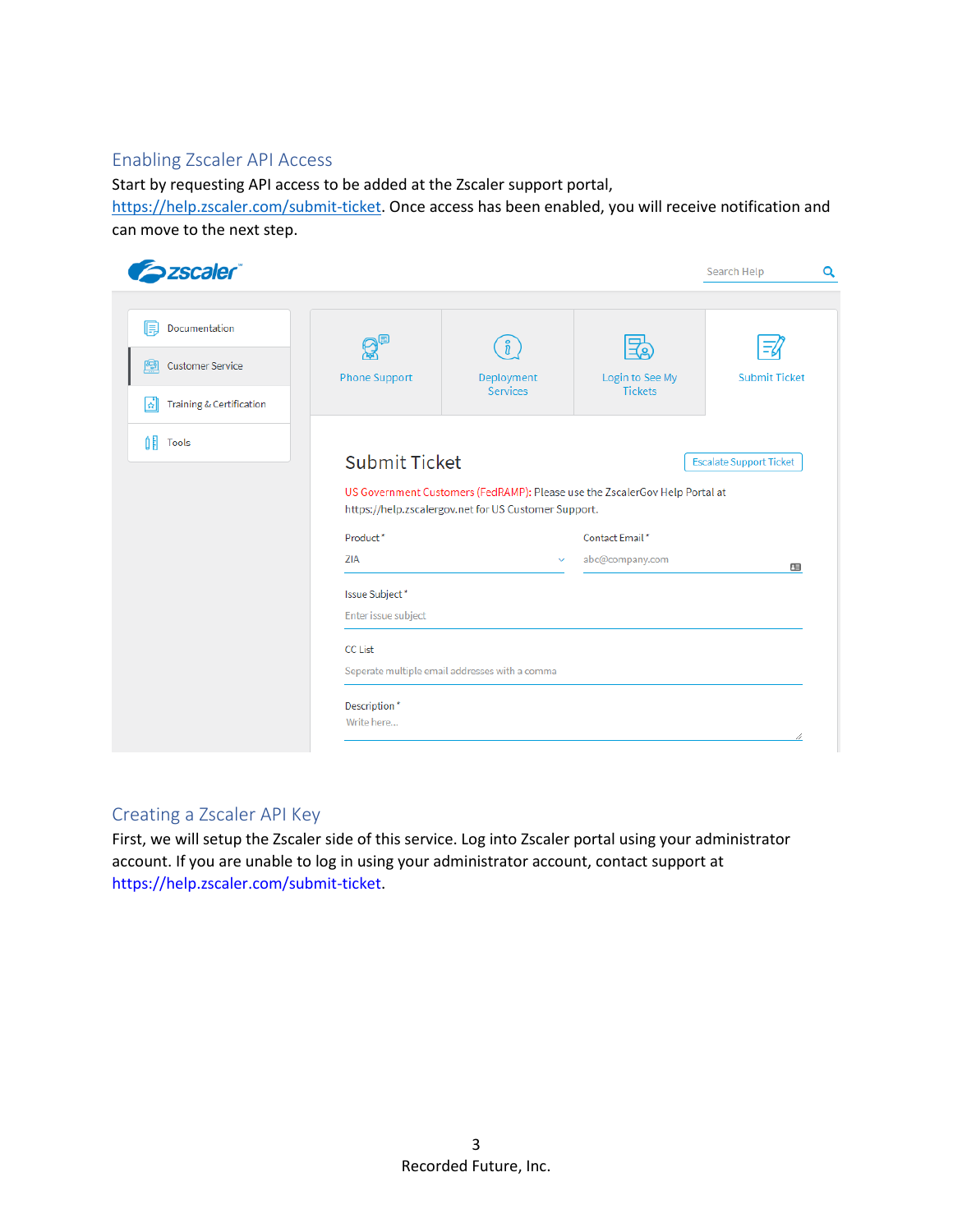

To create an API key, navigate to: Administration > API Key Management



Next, select "**Add API Key**"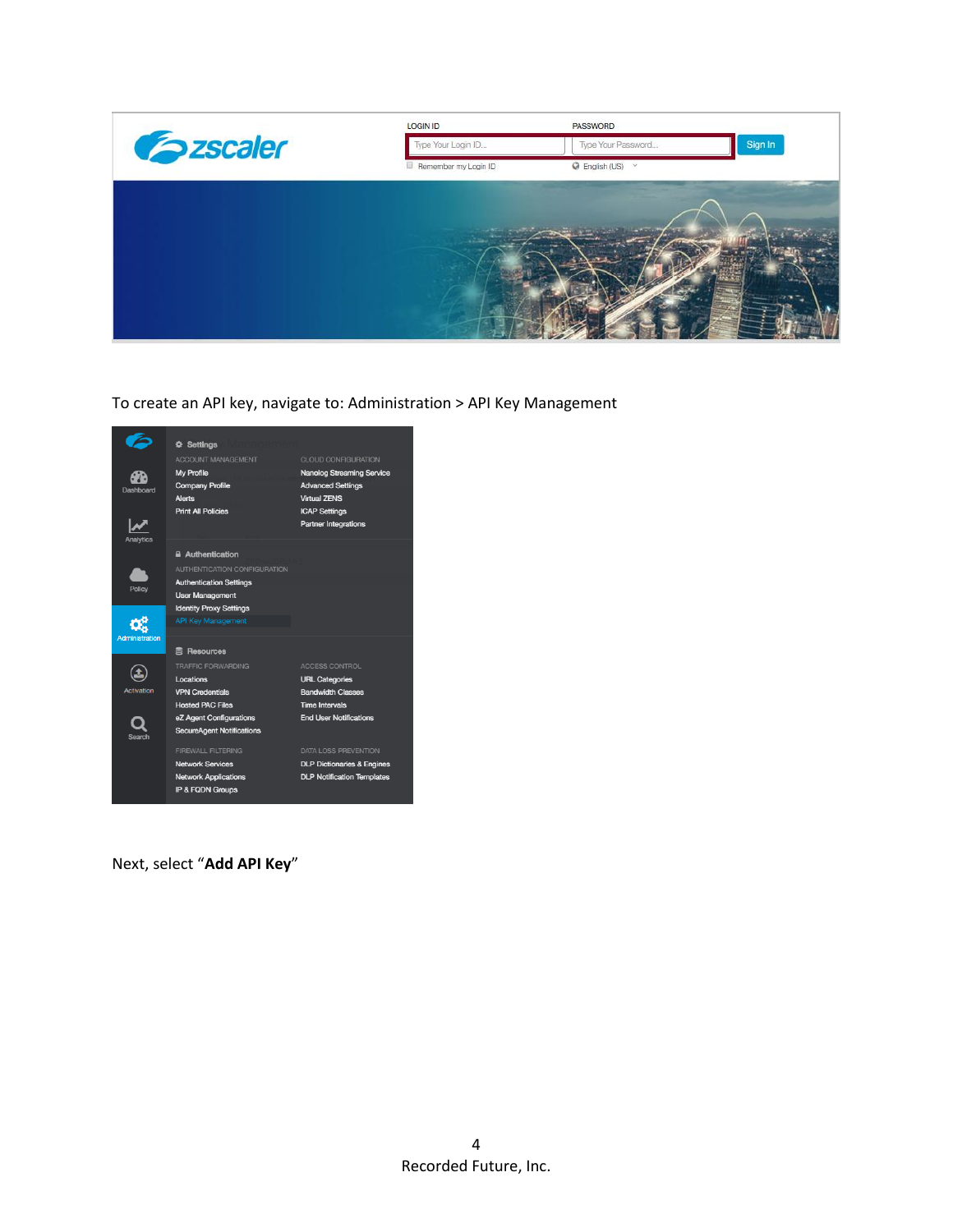| 6                                            |               | API Key Management                                        |                  |                         |                  |
|----------------------------------------------|---------------|-----------------------------------------------------------|------------------|-------------------------|------------------|
| ☎                                            |               |                                                           |                  |                         |                  |
| Dashboard                                    |               | The base URI for your API is admin.zscalerbeta.net/api/v1 |                  |                         |                  |
|                                              | O Add API Key |                                                           |                  |                         |                  |
| $\boldsymbol{\nu}$                           |               |                                                           |                  |                         |                  |
| Analytics                                    | No.           | Key                                                       | Last Modified By |                         | Last Modified On |
|                                              |               |                                                           |                  | No matching items found |                  |
| Policy                                       |               |                                                           |                  |                         |                  |
|                                              |               |                                                           |                  |                         |                  |
|                                              |               |                                                           |                  |                         |                  |
| $\alpha^{\alpha}_{\alpha}$<br>Administration |               |                                                           |                  |                         |                  |
|                                              |               |                                                           |                  |                         |                  |

Once this is performed, the API Key is generated automatically and shown on the screen.

Take note of the base URI and the Key.

Additional details can be found at [https://help.zscaler.com/zia/about-api-key-management.](https://help.zscaler.com/zia/about-api-key-management)

#### <span id="page-5-0"></span>Creating an Administrative Role for Recorded Future

Start by creating a role that will limit permissions to updating the URL blacklists. Navigate to: **Administration -> Role Management -> Add Administrator**.

Create a new role, **URL-updates** is and set the permissions as shown below. Save the changes.

| <b>Edit Administrator Role</b>                                | ×                                                            | <b>FUNCTIONAL SCOPE</b><br><b>Advanced Settings</b>                     | <b>Data Loss Prevention</b>                        |
|---------------------------------------------------------------|--------------------------------------------------------------|-------------------------------------------------------------------------|----------------------------------------------------|
| <b>ADMINISTRATOR ROLE</b>                                     |                                                              | $\blacksquare$ x                                                        | $\bullet$ x                                        |
| Name<br>URL-updates                                           | Enable Permissions for Executive Insights App<br>$\bullet x$ | Security<br>kπ                                                          | <b>SSL Policy</b><br>$\blacksquare$ $\times$       |
| <b>PERMISSIONS</b>                                            |                                                              | <b>Virtual ZEN Configuration</b><br>$\bullet$ x                         | Firewall, DNAT, DNS & IPS<br>$\Box$ x              |
| Logs Limit (Days)<br>Unrestricted<br>$\checkmark$             |                                                              | <b>NSS Configuration</b><br>$\bullet$ $\times$                          | Partner Integration<br>$\mathbf{r}$                |
| <b>Dashboard Access</b><br><b>O</b> View Only<br>Full         |                                                              | Remote Assistance Management<br>$\blacksquare$ $\times$                 |                                                    |
| <b>Reporting Access</b><br><b>O</b> None<br>Full<br>View Only |                                                              | Access Control (Web and Mobile)<br>$\pmb{\times}$                       | <b>Traffic Forwarding</b><br>$\pmb{\times}$        |
| <b>Policy Access</b><br>$O$ Full<br>View Only<br>None         |                                                              | Policy and Resource Management<br>Custom URL Category Management<br>- 1 | Locations<br><b>VPN Credentials</b>                |
| <b>Administrators Access</b>                                  |                                                              | Override Existing Categories                                            | <b>Hosted PAC Files</b><br>eZ Agent Configurations |
| <b>O</b> None<br>Full<br><b>User Names</b>                    |                                                              | <b>Authentication Configuration</b>                                     | <b>SecureAgent Notifications</b>                   |
| <b>O</b> Visible<br>Obfuscated                                |                                                              | $\pmb{\times}$<br>Authentication Settings                               |                                                    |
|                                                               |                                                              | User Management<br>Identity Proxy Settings                              |                                                    |
|                                                               |                                                              | API Key Management                                                      |                                                    |
|                                                               |                                                              | Save<br>Cancel                                                          |                                                    |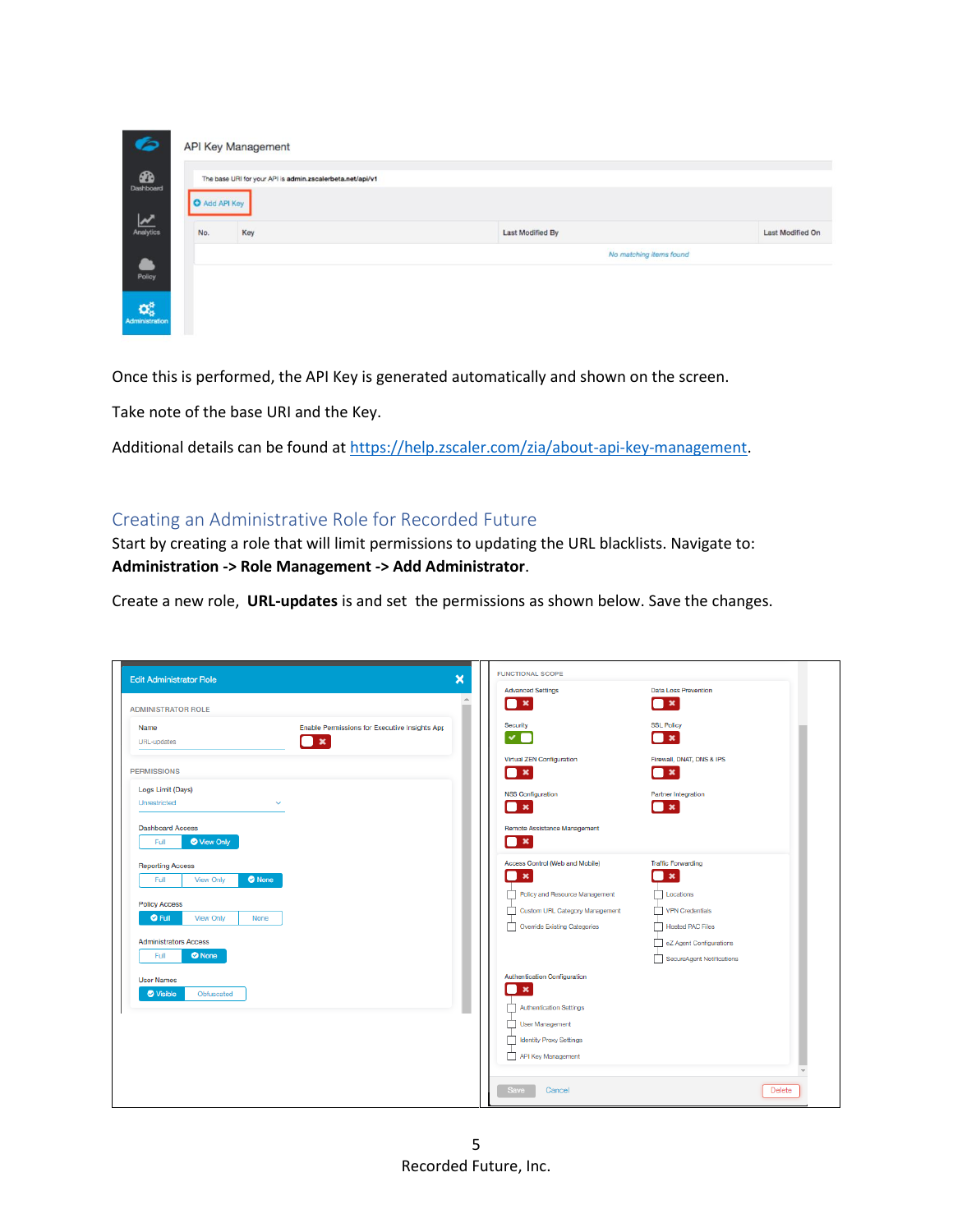#### <span id="page-6-0"></span>Adding an Administrative Account for Recorded Future

Next, an administrative account needs to be assigned to the newly created role. Navigate to: **Administration -> Administrator Management -> Add Administrator.**

Set the **Login ID** and **Password** fields for this new account. Be sure to select **URL-updates** as the role for this account.

| <b>ADMINISTRATOR</b>                                     |              |                  |          |
|----------------------------------------------------------|--------------|------------------|----------|
| Login ID                                                 |              | ø                | $\omega$ |
| Email                                                    |              | Name             |          |
| Role<br>URL-updates                                      |              |                  |          |
| Scope<br>Organization                                    | $\checkmark$ |                  |          |
| Executive Insights App Access<br>Comments                |              |                  |          |
|                                                          |              |                  |          |
| CHOOSE TO RECEIVE UPDATES<br><b>Security Updates</b>     |              | Service Updates  |          |
| ×<br><b>Product Updates</b><br>$\boldsymbol{\mathsf{x}}$ |              | $\mathbf x$      |          |
| SET PASSWORD                                             |              |                  |          |
| Password                                                 | ۵            | Confirm Password | ⊕        |
|                                                          |              |                  |          |

#### <span id="page-6-1"></span>Committing the Changes

To activate all the changes, go to **Activation** and press the **Activate** button.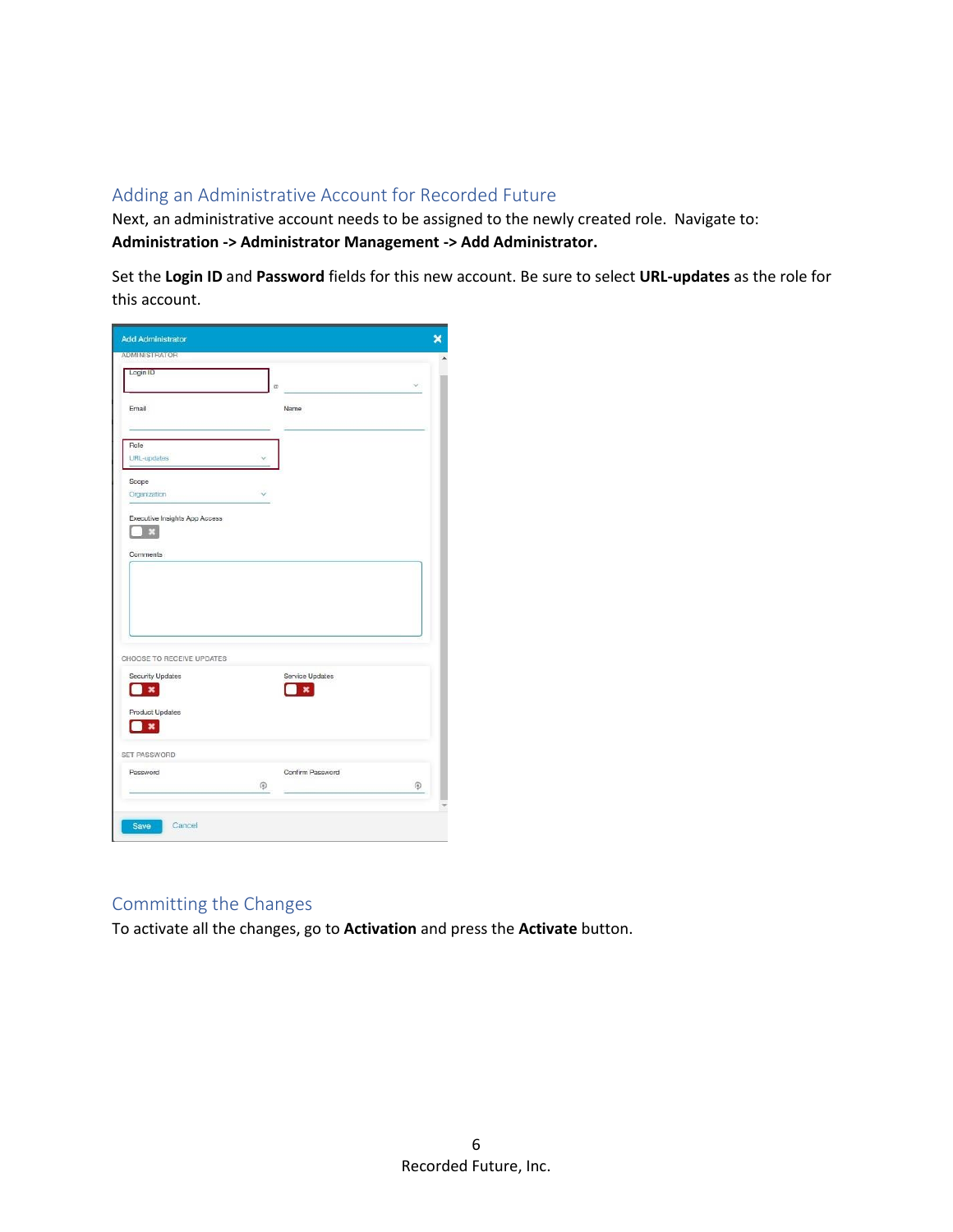

## <span id="page-7-0"></span>Recorded Future Configuration

Before using this script, a valid API token is required from Recorded Future.

<https://support.recordedfuture.com/hc/en-us/articles/115004179227-Managing-API-tokens>

#### <span id="page-7-1"></span>Creating an API Token

Prior to installing the application, it is recommended to configure an API token within the Recorded Future Portal.

1. Login to the Recorded Future Portal [\(https://app.recordedfuture.com\)](https://app.recordedfuture.com/). Click on the menu in the upper right and choose "User Settings".



2. On the User Settings menu, choose the "API Access" section and click the "+Generate New API Token" link.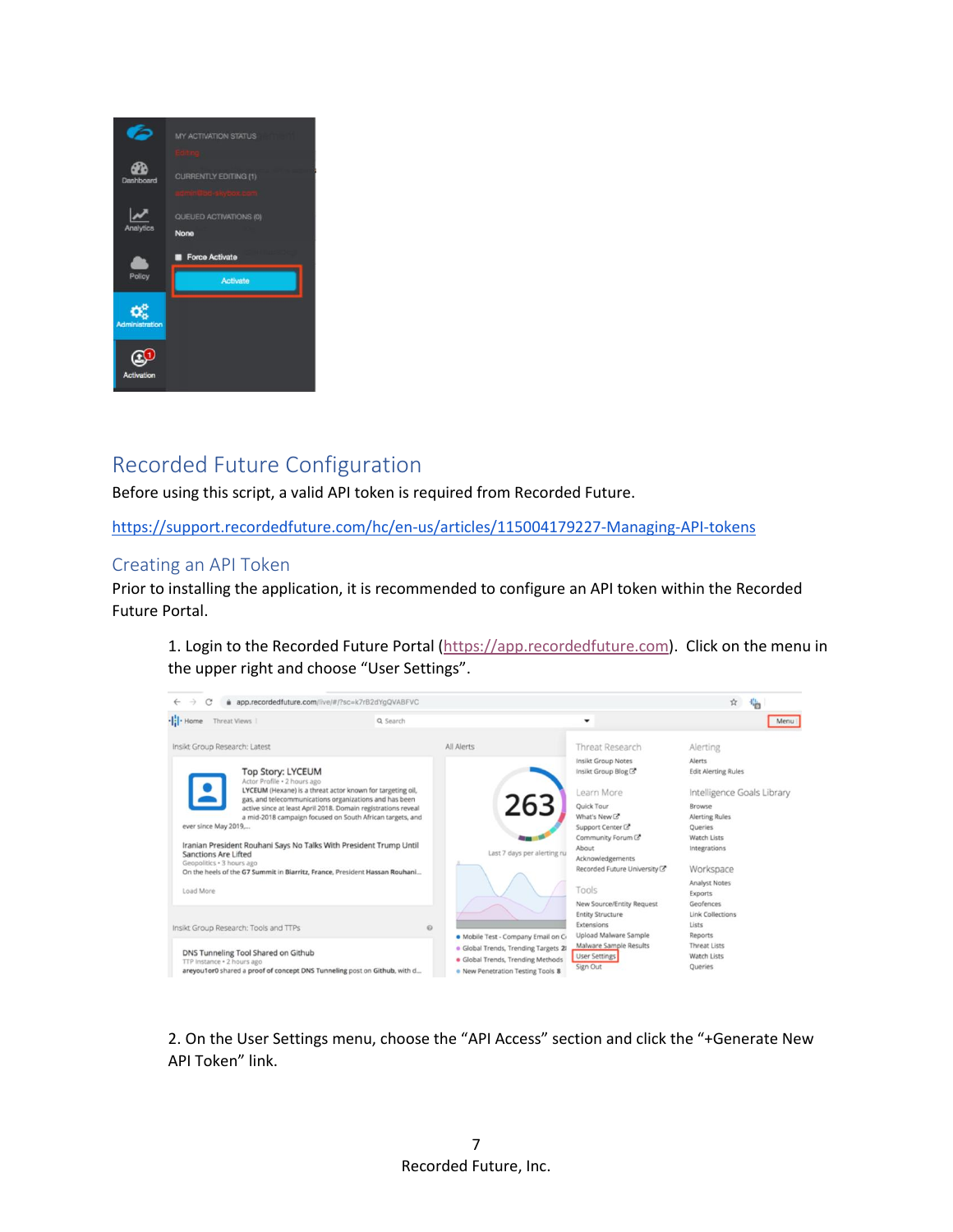| $\cdot$    $\cdot$ Home | Threat Views                            | Q Search                                         |                             |             |                        | <b>User Settings</b> |
|-------------------------|-----------------------------------------|--------------------------------------------------|-----------------------------|-------------|------------------------|----------------------|
|                         |                                         |                                                  | <b>User Settings</b>        |             |                        |                      |
|                         |                                         | Public Profile Info<br>Account Info   API Access | API Usage<br>Note Inbox     | Advanced    |                        |                      |
|                         | + Generate New API Token                |                                                  |                             |             |                        |                      |
|                         | API Token                               | Name                                             | Creation Time               | Description |                        |                      |
|                         |                                         | Glenn's token for Maltego                        | Aug 27, 2019, 16:26 Maltego |             | Disable · <sup>m</sup> |                      |
|                         |                                         |                                                  |                             |             | Disable · 0            |                      |
|                         | Likely, cars, with detection to the El- | Wendy's token for ServiceNow                     | Aug 27, 2019, 16:24 Other   |             |                        |                      |

3. Provide a name for your token, select a "Description" of "Other", and then click the "Create" button. Save the API token that is generated, since you will configure it within the ServiceNow connector for the integration after installation.

| C<br>$\rightarrow$<br>$\leftarrow$             | app.recordedfuture.com/live/#/?sc=k493picyLx2ADGC                                                                                                                                                                       |                                                                                                                                                                                                                                                                      | 07 ☆<br>喘            |
|------------------------------------------------|-------------------------------------------------------------------------------------------------------------------------------------------------------------------------------------------------------------------------|----------------------------------------------------------------------------------------------------------------------------------------------------------------------------------------------------------------------------------------------------------------------|----------------------|
| $\cdot$    $\cdot$ Home<br><b>Threat Views</b> |                                                                                                                                                                                                                         | Q Search                                                                                                                                                                                                                                                             | <b>User Settings</b> |
|                                                |                                                                                                                                                                                                                         | <b>User Settings</b>                                                                                                                                                                                                                                                 |                      |
|                                                |                                                                                                                                                                                                                         | Public Profile Info<br>API Access API Usage<br>Account Info<br>Note Inbox<br>Advanced                                                                                                                                                                                |                      |
|                                                | + Generate New API Token<br>Name<br>Wendy's token for ServiceNow<br>Other<br>Description<br>$\mathbb{R}^2$<br>Recorded Future Fusion<br>Resilient<br>QRadar<br>Splunk<br>Splunk ES<br>ThreatConnect<br>ThreatQ<br>Other | <b>Creation Time</b><br>Description<br>Name<br>Glenn's token for Maltego<br>Aug 27, 2019, 16:26 Maltego<br>Disable · 自<br>Wendy's token for ServiceNow<br>Disable · <i>O</i><br>Aug 27, 2019, 16:24 Other<br>API Token<br>Disable · 自<br>Feb 7, 2018, 21:28<br>Other |                      |
|                                                |                                                                                                                                                                                                                         |                                                                                                                                                                                                                                                                      |                      |

#### <span id="page-8-0"></span>Deploying the Integration

The integration is a Python script and has been tested with Python version 3.6.9. Please contact your Recorded Future representative to get access.

#### <span id="page-8-1"></span>Security Considerations

The Python script should be run in a secure environment. When running the script for the  $1<sup>st</sup>$  time, additional packages may be downloaded if not already installed on the system. Once the script is running, it is possible to limit the ports to just 443.

#### <span id="page-8-2"></span>Configuration

After obtaining these credentials, the Python script should be updated with the base URI for the Zscaler API and the other credentials. These can also be stored as environment variables. A valid API token is also required from the Recorded Future platform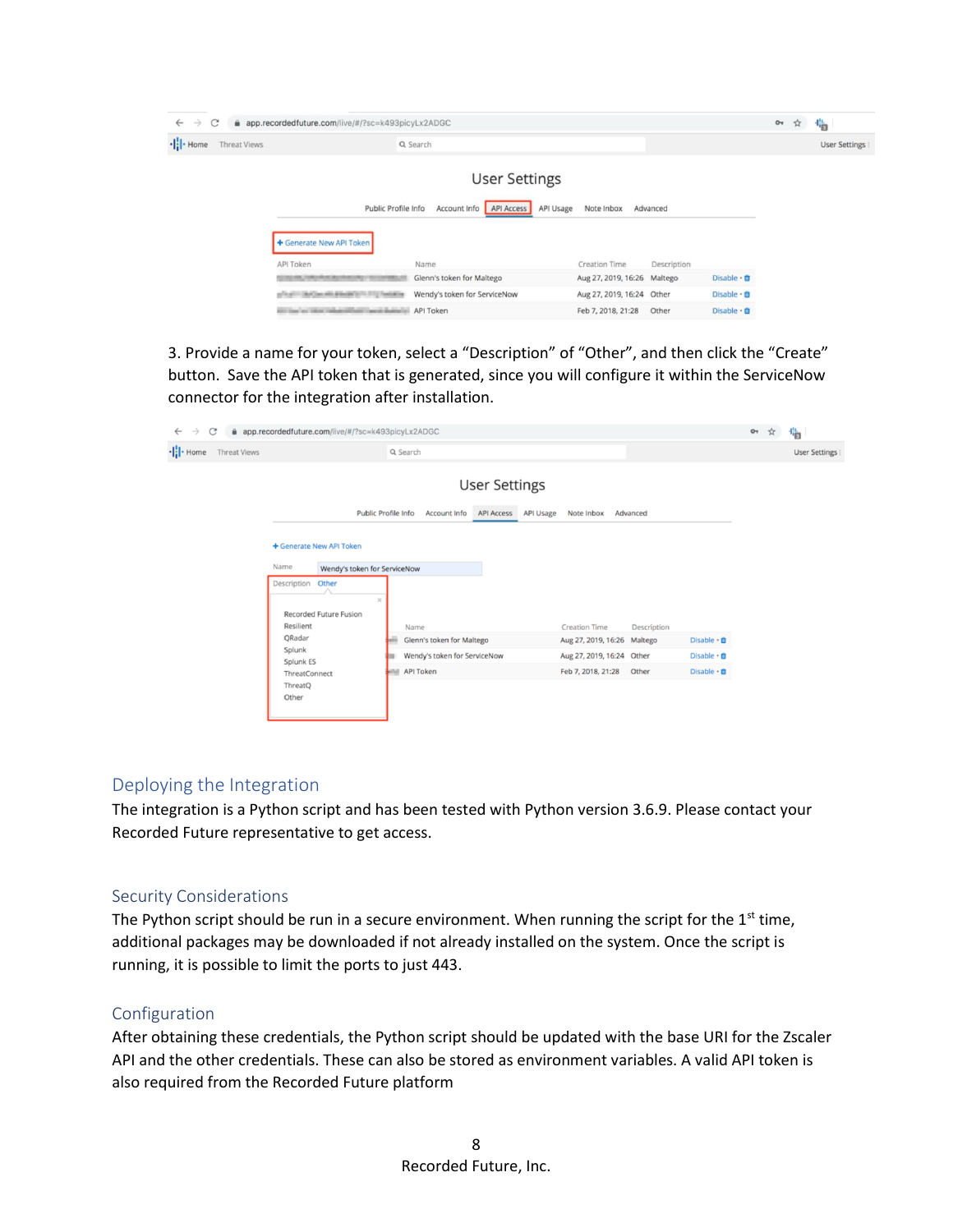|                | # RF malicious domains API URI & API token                                                             |  |
|----------------|--------------------------------------------------------------------------------------------------------|--|
| RF URL         | = 'https://api.recordedfuture.com/v2/fusion/files/?path=%2Fpublic%2Fprevent%2Fweaponized domains.json' |  |
| RF FILE FORMAT | $=$ 'ison'                                                                                             |  |
| RF TOKEN       | $= os.environ.get('RF TOKEN', ''')$                                                                    |  |
|                | # ZScaler API base URI & API credentials                                                               |  |
|                | ZS BASE URI = $'$ https://admin.zscalerbeta.net/api/vl'                                                |  |
| ZS API KEY     | $= os.environ.get('ZS API KEY','')$                                                                    |  |
|                | ZS API USERNAME = $os.\text{environment}('2S API USEEXAMPLE', ''')$                                    |  |
|                | ZS API PASSWORD = $os.environ.get('ZS API PASSWORD','')$                                               |  |

The purpose of this script is to download a feed of data from Recorded Future's API and forward the data (a list of malicious domain IoCs) to a cloud Zscaler API instance where a new custom URL category is created and can be used in the creation of ingress/egress blocking policies. This script can be scheduled with a task scheduler to be run on a scheduled basis. The blocked firewall logs ('insights') will show up in the Zscaler instance with whatever custom URL category name is configured in 'ZS\_CATEGORY\_NAME'.

This script can be used to download and then import domains formatted as a single-column list with no headers with 'RF\_FILE\_FORMAT' = 'csv', 'json' for a JSON-formatted Security Control Feed.

This script can be used to download and then import domains formatted as a single-column list with no headers with 'RF\_FILE\_FORMAT' = 'csv', 'json' for a JSON-formatted Security Control Feed.

Before adding the indicators to a new group within Zscaler, all of the Recorded Future indicators are checked against the Zscaler 'urlLookup' API method, in order to determine if the domain would be a duplicate indicator; if so, the indicator is not added. A local cache file can also be used to speed up the identification of domains by keeping a running record of previously validated domains.

#### <span id="page-9-0"></span>Running the Integration

Usage: python zsCustomCategoryImport.py

One point of caution is to ensure that the number of domains being forwarded into the Zscaler instance is below the threshold for the number of URLs which can be concurrently stored between URLs stored in custom categories & the general blacklist. The max limit at the time of this script is 25,000, as both the upper limit for Zscaler and the default limit set in this script. If your Zscaler instance has used custom URLs already, then 'ZS\_MAX\_DOMAINS' should be adjusted down.

More information on the Zscaler API methods used can be found at [https://help.zscaler.com/zia/url](https://help.zscaler.com/zia/url-categories-use-cases)[categories-use-cases](https://help.zscaler.com/zia/url-categories-use-cases)

## <span id="page-9-1"></span>Support and Resources

<span id="page-9-2"></span>Recorded Future Support Site: [https://support.recordedfuture.com](https://support.recordedfuture.com/) or email support@recordedfuture.com

Training (Recorded Future University) [https://learning.recordedfuture.com](https://learning.recordedfuture.com/)